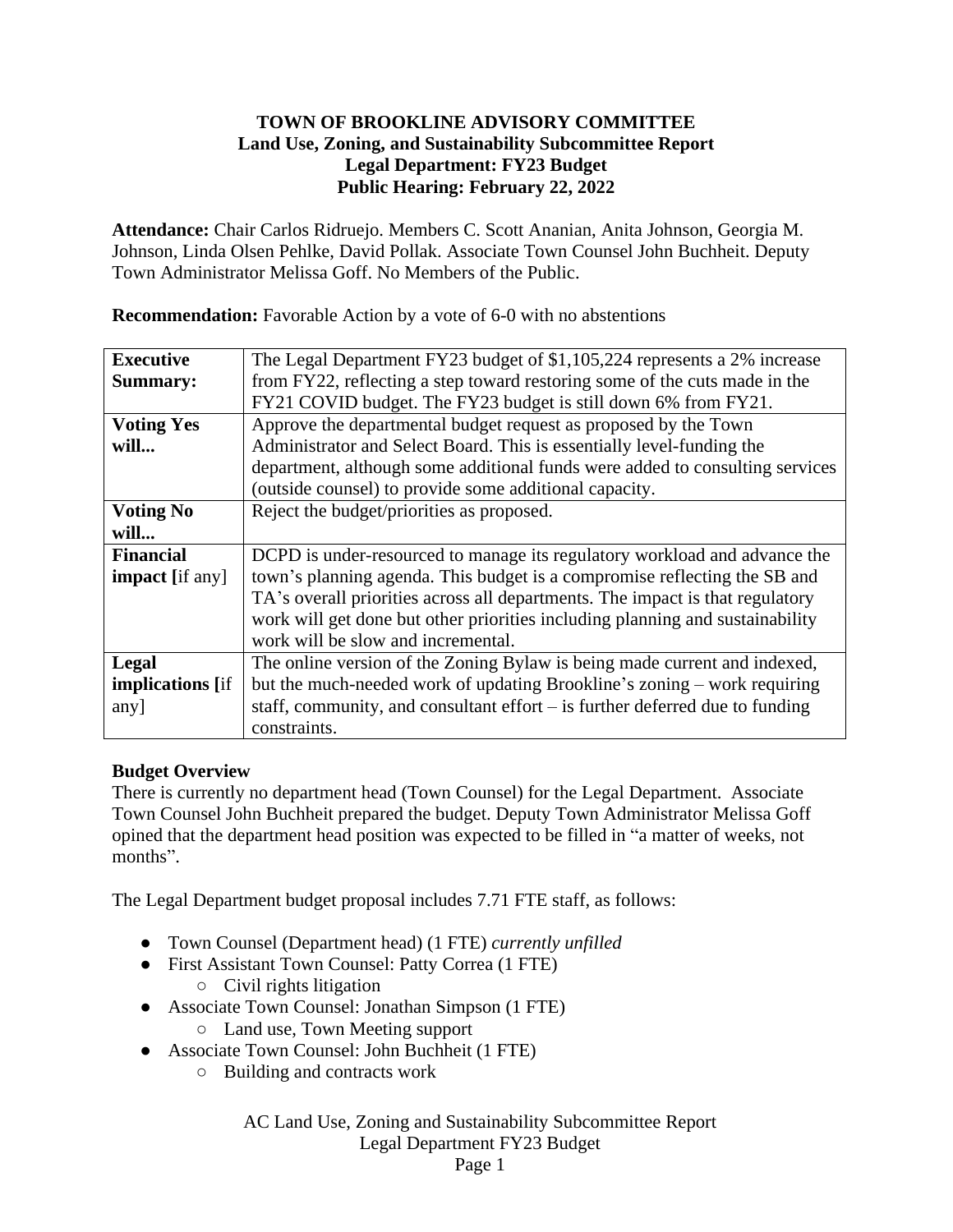- Associate Town Counsel: Michael Downey (1 FTE)
	- Labor and contracts
- Senior Paralegal (1 FTE)
- Paralegal (1 FTE)
- Senior Office Clerk (0.71 FTE)

Additional or unusual work and special projects are typically handled by contracts with outside counsel, which are budgeted under the "General Consulting Services" line item. Staff salaries comprise 74% of the budget, with outside counsel accounting for an additional 14% of the budget.

### **Administration**

The legal department is committed to advancing the Town's Policy Issues and Initiatives with the following specific objectives:

- Increase community engagement:
	- 1. Increase community engagement and provide legal support for Town Departments, officials, and Town Meeting via a revised department website.
	- 2. Improve Open Meeting Law and Conflict of Interest law training to better promote community engagement.
	- 3. Centralize and organize items of particular legal importance to the Town, such as Special Acts and Local Option statutes adopted by the Town.
- Draft special legislation and bylaw changes necessary to allow the Select Board to delegate licensing functions, as approved by Town Meeting.
- Complete negotiations with all Town unions.
- Participate in the Massachusetts Commission Against Discrimination's "Train the Trainer" program to enable the department to train Town staff on current discriminiation law.
- Advise on Town contracts to allow more efficient procurement of contractors and services.
- Expand the experience base of the Town's attorneys by exposing them to a greater variety of legal subjects.
- Obtain favorable rulings in pending federal and state cases.
- Provide Town Boards, Commissions and Departments with the timely legal information they need to make decisions and set policy.

### **Accomplishments**

●

# **Discussion / current work**

- Spiegel case: A mediator mutually acceptable to the Town and to Mr. Spiegel has been recently appointed; agreement on this selection took "quite some time". That mediator has been given all the information they've requested.
- Real Estate Transfer Tax: Committee members discussed the current status of Brookline's Home Rule petitions, in particular the Real Estate Transfer Tax passed by Town Meeting in XYZ. It was recognized that there have been communications gaps between our State Representative, the Select Board, the Clerk's office, and the Legal Department, that everyone involved is interested in addressing.

AC Land Use, Zoning and Sustainability Subcommittee Report Legal Department FY23 Budget